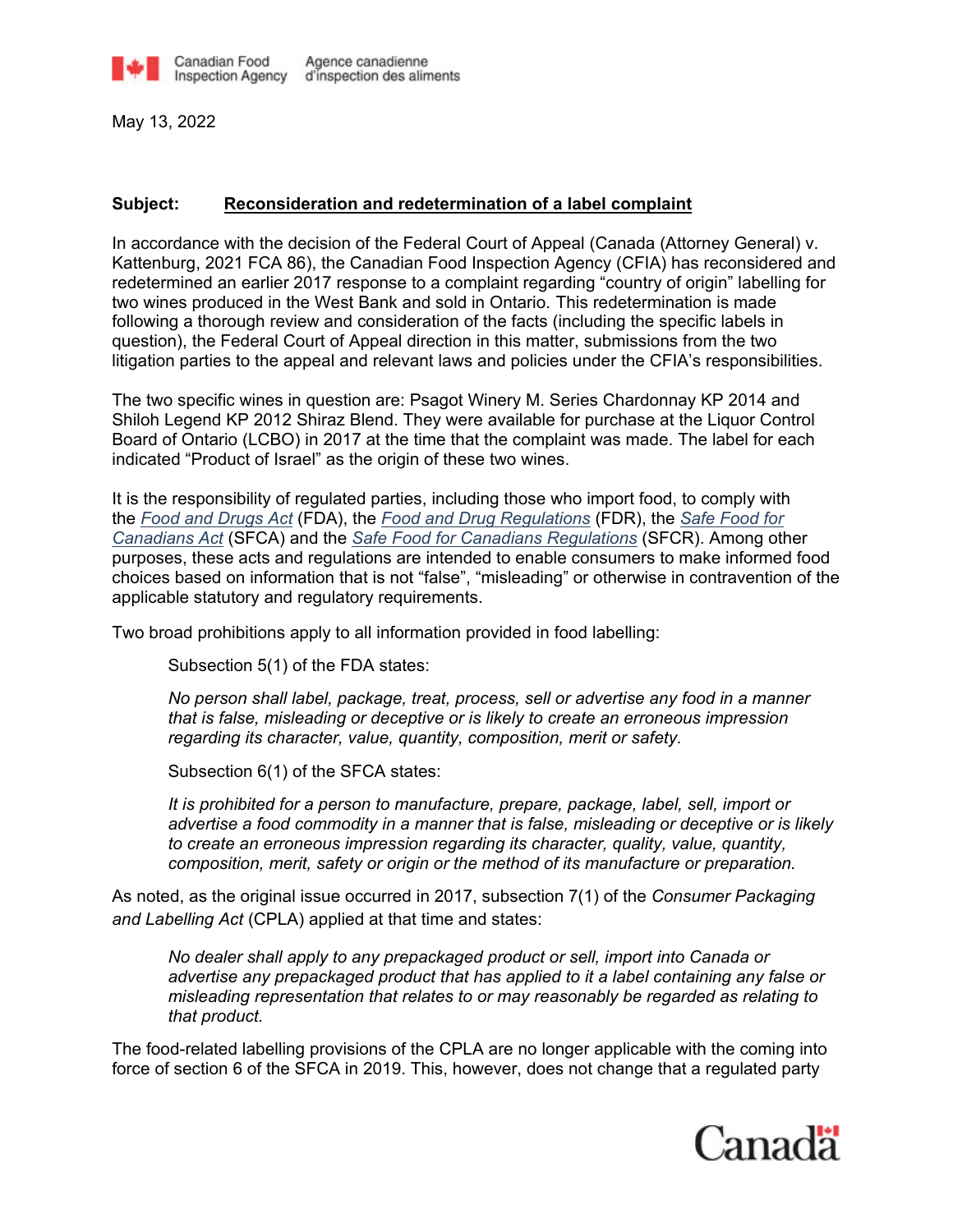must ensure their label is not "false", "misleading" or "deceptive" or "likely to create an erroneous impression" related to its "origin".

With respect to origin of imported wine, the FDR specifically provides at B.02.108:

"A clear indication of the country of origin shall be shown on the principal display panel of a wine."

In this regard, the Federal Court of Appeal at paragraph 14 stated:

"… section B.02.108 of the *Food and Drug Regulations* insofar as it contemplates that the origin of wine products be identified by reference to their "country of origin", cannot be applied literally when dealing with products that do not originate in a recognized country."

Global Affairs Canada (GAC) has informed the CFIA that Canada does not recognize permanent Israeli control over territories occupied in 1967 (this includes the West Bank) and that the West Bank is a territory outside of the internationally recognized boundaries of the State of Israel. In addition, GAC has informed the CFIA that Canada considers that there is no recognized country where the two wines in question were produced, although these wines were produced in an area administered by the State of Israel. Accordingly, as there is no recognized country where the wines in question were produced, the Federal Court of Appeal decision noted above applies. This means that, the "country of origin" labelling requirement under B.02.108 of the FDR does not apply to the labels of the two wines in question, and no "country of origin" needs to be included on the label.

Since section B.02.108 of the FDR does not apply, the references to the Canada-Israel Free Trade Agreement (CIFTA) that the CFIA previously relied upon as an indicator to make its earlier 2017 response is no longer warranted. Consequently, this redetermination is not focussed on whether a "country of origin" needs to be included on the wine labels in question, rather the CFIA must determine whether the origin claim, "Product of Israel" on the label of the two wines in question is "false", "misleading", or "deceptive" or "likely to create an erroneous impression'' related to its "origin", given the totality of the information provided on the label. A label that is not compliant with any one of these criteria would be considered to be in contravention of the relevant provision(s). In other words, a label does not need to be in contravention of all of the above-noted criteria to be in non-compliance of the applicable provision.

The CFIA has reviewed the submissions provided by the litigation parties on the appeal in respect of this matter. While these submissions helped inform this redetermination, many aspects fall outside the scope of the CFIA's redetermination. In making a determination of whether relevant labelling provisions apply, the CFIA generally considers factors as set out in its Industry Labelling Tool. Further information can be found under: [https://inspection.canada.ca/food-label-requirements/labelling/industry/general](https://inspection.canada.ca/food-label-requirements/labelling/industry/general-principles/eng/1392324632253/1392324755688?chap=0)[principles/eng/1392324632253/1392324755688?chap=0](https://inspection.canada.ca/food-label-requirements/labelling/industry/general-principles/eng/1392324632253/1392324755688?chap=0)

Given the above elements and the totality of the information provided on the applicable two wine labels, the voluntary claim "Product of Israel", without clarifying information, is considered "false" under the relevant provisions of the FDA, SFCA and CPLA. These wines were not produced